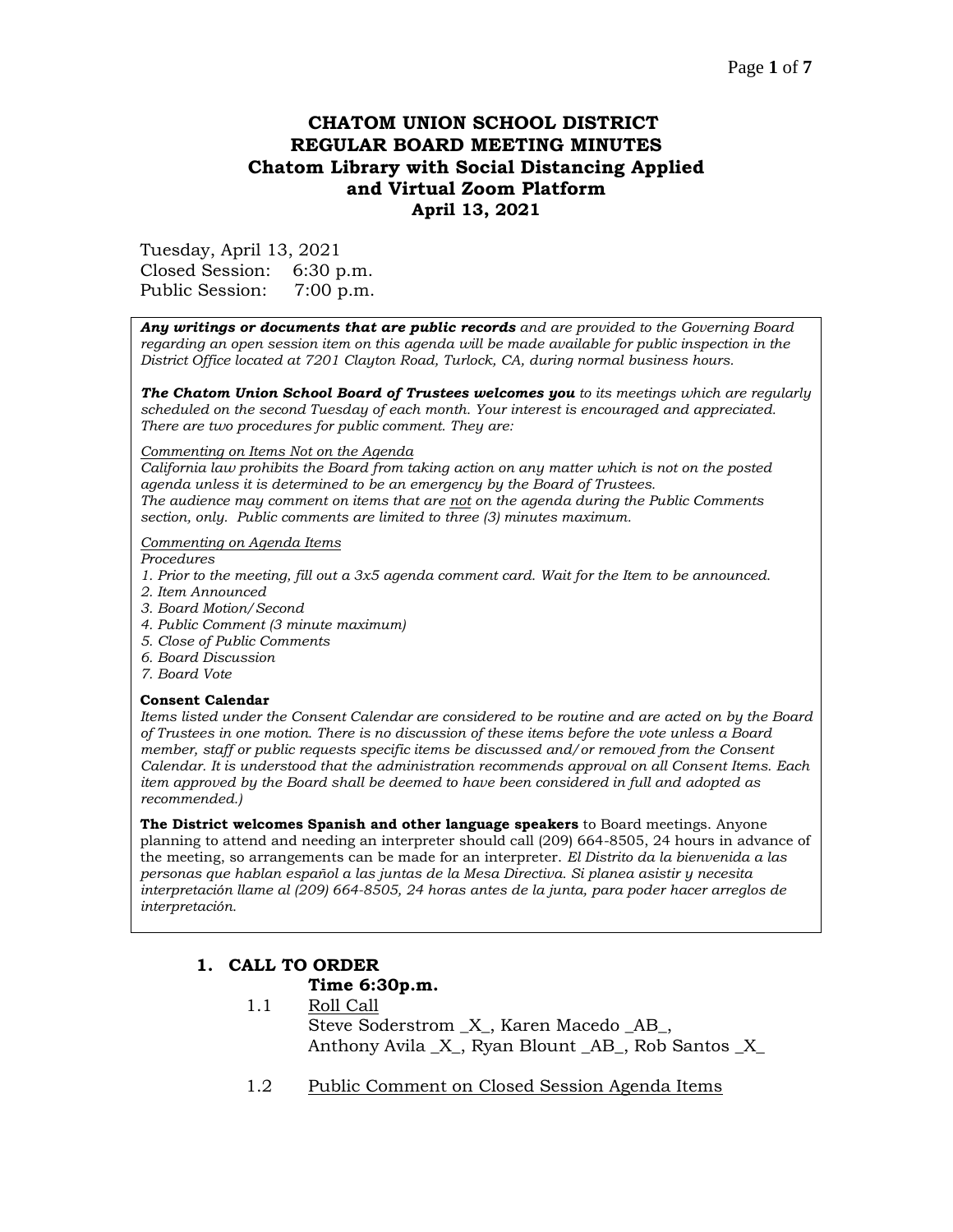1.3 Adjourn to Closed Session APPROVED Motion: Karen Macedo Second: Rob Santos Vote: Ayes 4 Noes 0 Abstentions 0

# **2. CLOSED SESSION**

Board Member, Karen Macedo, arrived after adjournment for closed session.

*Disclosure of Items Discussed in Closed Session (Gov. Code 54947.7)*

- 2.1 Public Employee Appointment
	- 2.1.1 Summer School
		- K/1 Teacher
		- 2/3 Teacher
		- 4/5 Teacher
		- 6/8 Teacher
		- SDC/ Intervention Teacher
		- Summer School Secretary
- 2.2 Employees Discipline/Dismissal/Release/Non- reelection/Leaves of Absence/Resignation/Retirements And Resolution Regarding Reduction or Discontinuance of Source (Gov. Code 44949 (e) and Gov. Code 44955
- 2.3 Negotiations
- 2.4 Adjournment Back to Public Session

# **3. OPEN SESSION: CALL TO ORDER**

# **Time: 7:10 p.m.**

- 3.1 Roll Call Steve Soderstrom \_X\_, Karen Macedo \_X\_, Anthony Avila \_X\_, Ryan Blount \_AB\_, Rob Santos \_X\_
- 3.2 Flag Salute The flag salute was led by Board President, Steve Soderstrom.

# 3.3 Report from Closed Session

Public Employee Appointment Summer School

- K/1 Teacher- Beth Haile
- 2/3 Teacher-Alexandria Ochoa
- 4/5 Teacher/Principal-Alexandria Salas
- 6/8 Teacher-Morgan Ostrander
- SDC/ Intervention Teacher- Pending
- Summer School Secretary- Yajayra Hernandez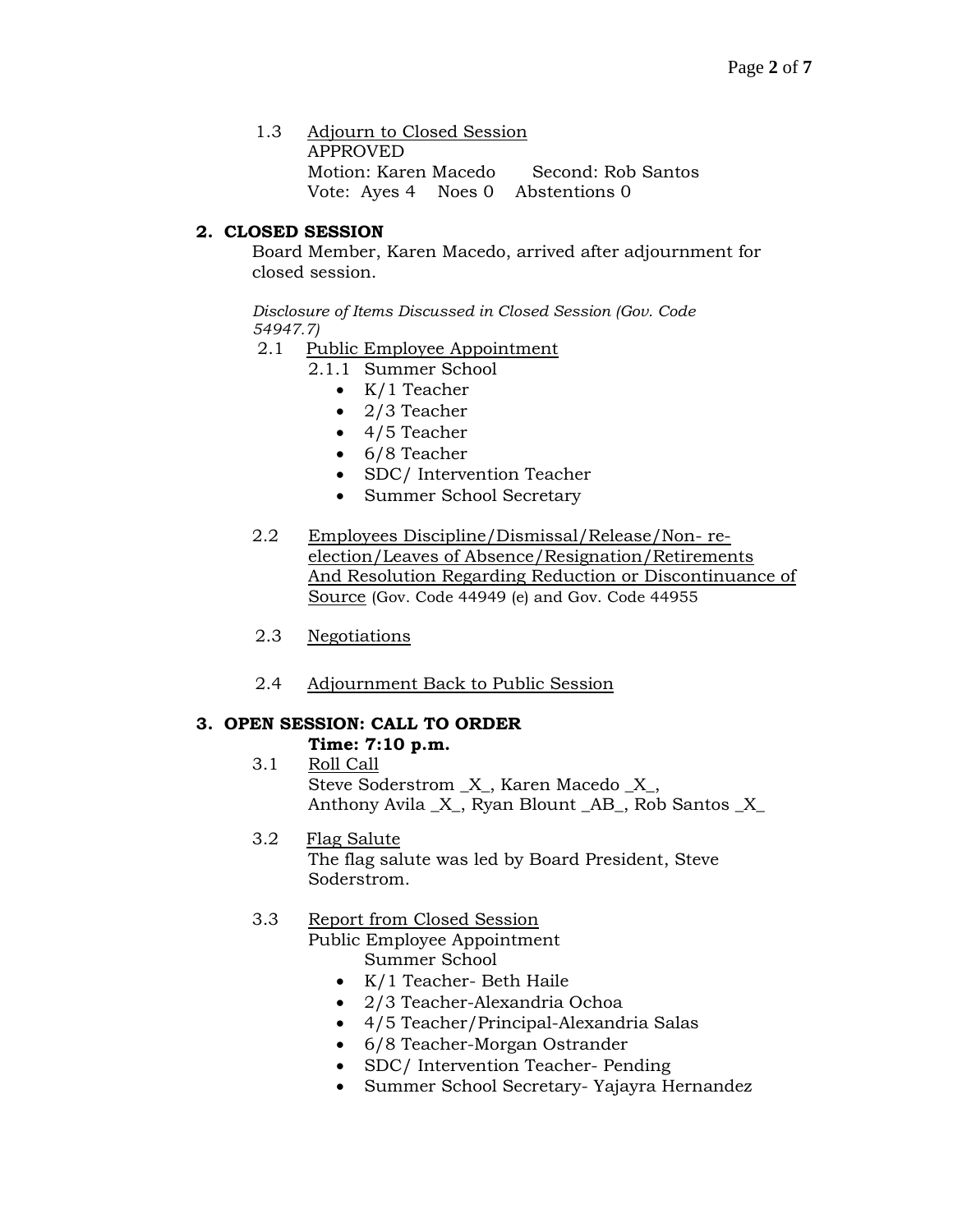The Board gave the Superintendent authorization to hire para's and other positions as needed for summer school.

3.4 Approval of Agenda APPROVED Motion: Anthony Avila Second: Karen Macedo Vote: Ayes 4 Noes 0 Abstentions 0

# **4. CONSENT CALENDAR**

- 4.1 Board Minutes
- 4.2 Fiscal Services Warrants/Payroll
- 4.3 Declaration of Obsolete Items
- 4.4 Collection of Developer Fees (if any)
- 4.5 Consider Contract Renewal for Stanislaus Partners in Education (SPIE)

Approval of Consent Calendar APPROVED Motion: Rob Santos Second: Anthony Avila Vote: Ayes 4 Noes 0 Abstentions 0

### **5. PUBLIC COMMENT/RECOGNITION/COMMUNICATION**

# **6. INFORMATION**

- 6.1 Calendar of Events A correction was made to the calendar of events under the April PTC meeting date. The PTC meeting will be held on Tuesday, April 20, 2021 rather than April 13<sup>th</sup>.
- 6.2 Board Financial Summary Report and Review District Business Manager, Kelly Machado reviewed the fund balances, beginning balances, income, expenditures and ending balances as of March 31, 2021. She noted that the cafeteria fund is in the black showing positive cash balance. She also stated that there are checks from the State incoming that will be deposited into the cafeteria fund that will increase the current balance.
- 6.3 Bond Continuing Disclosure Annual Report Kelly reviewed the annual bond continuing disclosure report. The report discloses information about the current outstanding bonds within the District.
- 6.4 Program Reports: Chatom Elementary School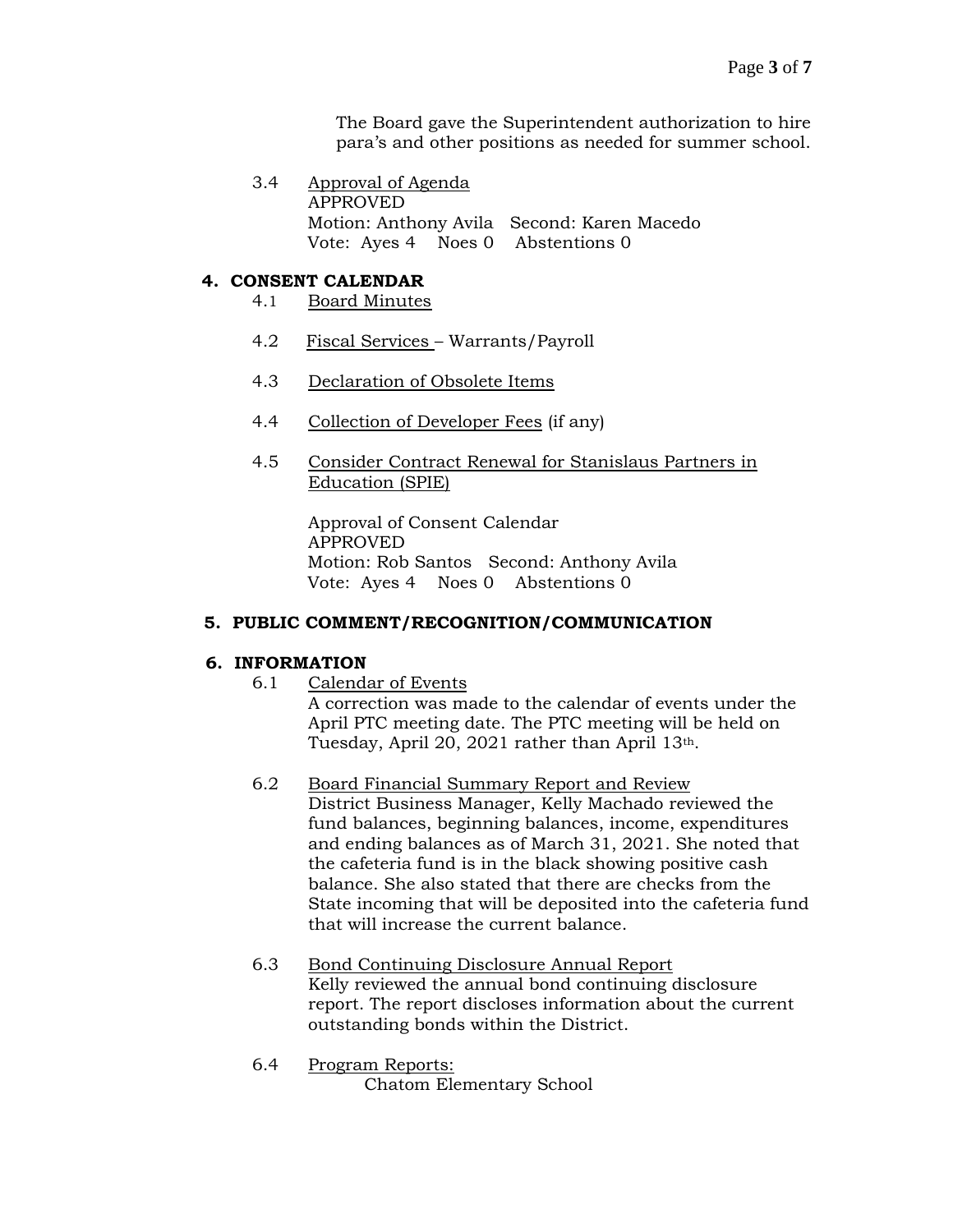Chatom Principal, Sara Cruz, reviewed her Board report that included current Chatom news. She stated that she continues to see tremendous growth in the Chatom students daily academically and by their overall happiness. She thanked teachers for doing a great job of making learning meaningful and fun. Although they are limited on certain school activities, students were still able to enjoy leprechaun traps, easter egg hunts, online game competitions, STEM activities and literacy projects in the month of March. Mrs. Cruz shared that Chatom is continuing to promote reading as much as possible. They held a "Books and Blankets" event where students had a chance to win a book and blanket if they turned in a summary of a book they have read. There were 239 entries for that event and each student received a bookmark for their participation. The virtual announcements for April highlight the monthly character trait focus of cooperation. The positive message is to practice good teamwork and to encourage students to work together towards a common goal. The virtual student of the month will continue until the end of the school year. Mrs. Cruz also shared that teachers have been collaborating on developing a plan of how to support each other during the R.I.S.E time with students.

### Mountain View Middle School

Mr. Lewis reported on the ELPAC/CAASPP testing, stating that English learner students tested for ELPAC in March. Upon return from Spring Break students will be reviewing for the CAASPP test and then will begin Math and ELA. He spoke about the possible plans of 8th grade graduation. As the COVID numbers continue to decline and County/State guidelines restrictions continue to lift, Mt. View is tentatively planning a full graduation this year. The ceremony will be held outdoors. Mr. Lewis stated that there were initially 17 student's ineligible to graduate, 9 of the students submitted projects that got them back on track as long as they pass 2nd semester. 8 of the remaining 17 students unfortunately did not accept the assistance and guidance that was being offered by staff. All parents/guardians of the 17 students have been kept in communication about the status of their child's graduation. Those who will not be graduating will have to attend summer school in order to be promoted to high school. Mt. View raised a total of \$2,320 for outdoor education. The fundraising event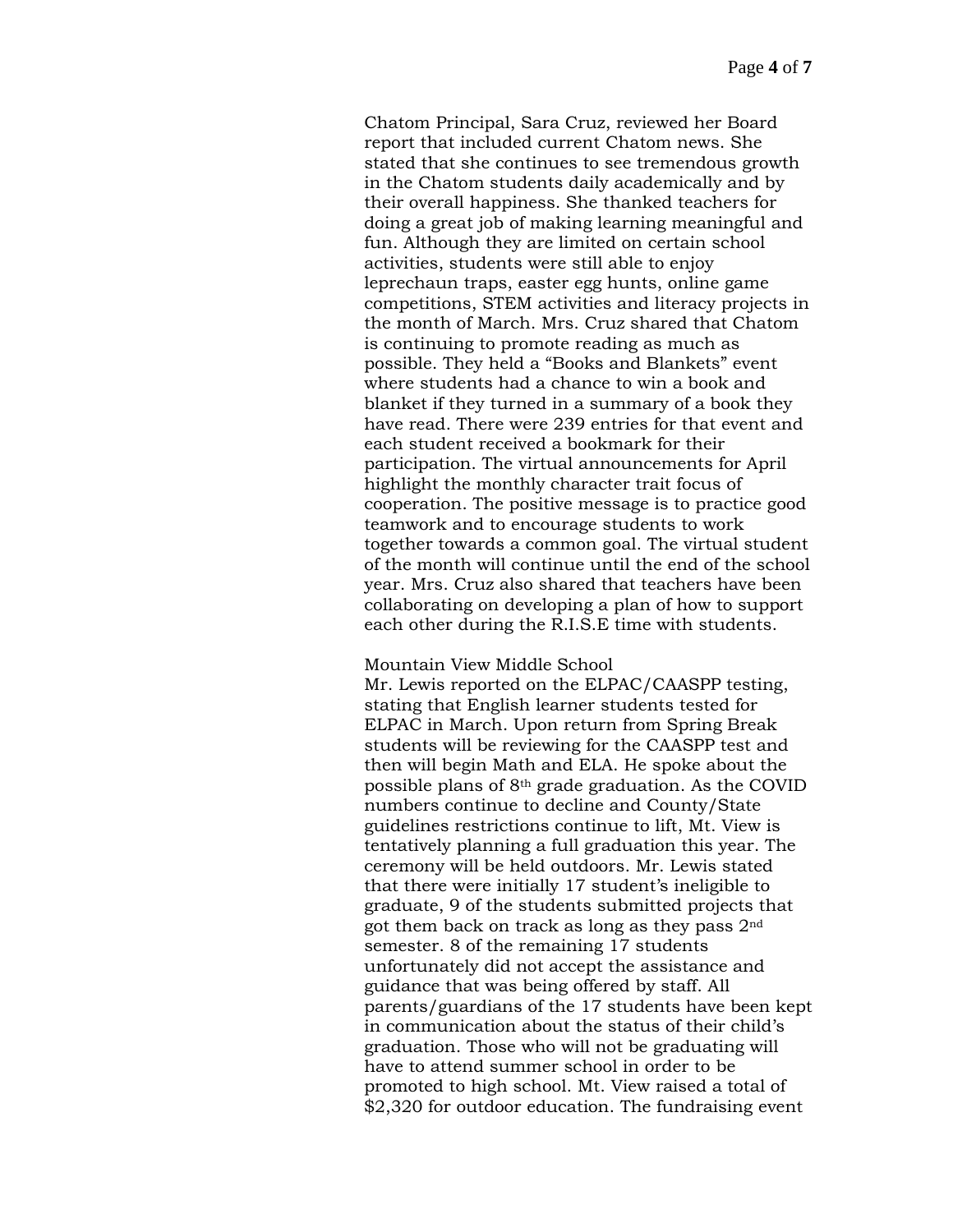was to challenge the community to raise money to have Mr. Lewis voluntarily shave his beard and head. A winner was drawn to take the honor of shaving Mr. Lewis while he streamed it via zoom the day before spring break. He shared that a track meet was held for the first time since COVID and it was great to watch students participate in sports again.

### Chatom State Preschool

Mrs. Nunes was absent from the Board meeting but included her report for the Board. Mrs. Olvera reported on behalf of the Preschool Director that preschool registrations will be held on Wednesday, April 28th and Wednesday, May 5th.

### Chatom Union School District

Mrs. Olvera reviewed the enrollment update as of April 1st. She stated that there are a total of 578 students enrolled in the District. She also reviewed the COVID-19 update that includes positive cases and known contacts of cases since March 4, 2021. Mrs. Olvera and the Business Manager briefly spoke about the financial impact of the unemployment insurance rate that will increase from \$2,200 to \$54,000 due to the impact of the pandemic. Mrs. Olvera thanked the planning committee for attending and working together at an all-day workshop that was held on March 30, 2021. The planning workshop was to review the required 2017-2020 LCAP annual update and the 2020-2021 Learning Continuity and Attendance Plan Update. The committee also collaborated to give input on the development of the new 2021-2024 LCAP. Current goals and actions were reviewed to identify needs to support student learning loss due to the pandemic.

Mrs. Olvera updated the Board with State assessment information. She shared that assessments are scheduled to occur this spring but the details at the State level are still being finalized. The State Board of Education and the United Stated Department of Education have approved the use of local or interim assessments or the CAASPP to evaluate student learning progress. She explained that it is still uncertain if the California Accountability Waiver and California Science Test Waiver will be approved by the USDE. The waivers were submitted on April 6<sup>th</sup>. The State is allowing Districts the flexibility to use either the local assessment or the State assessment. Parents will be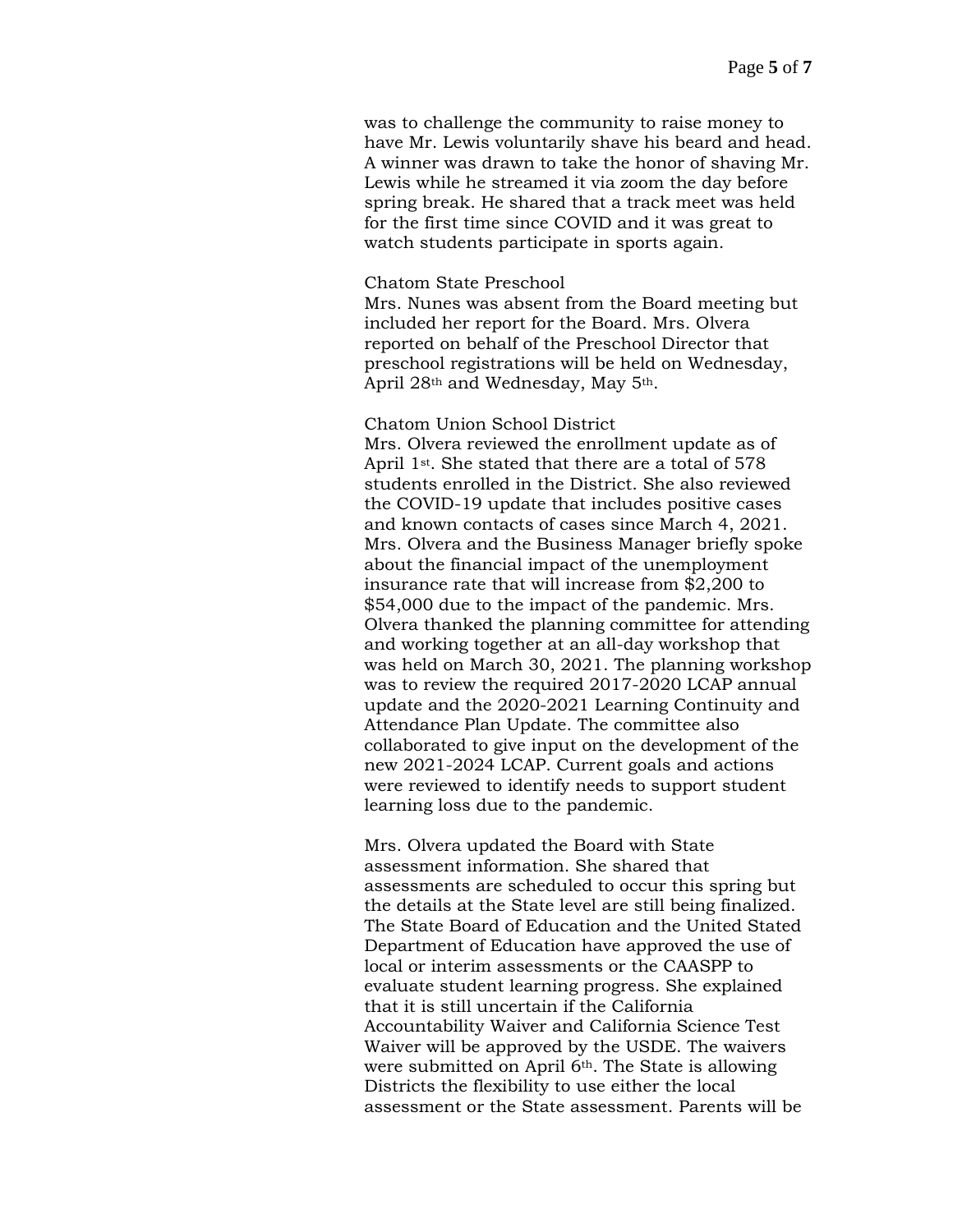communicated with regarding comparing tests results this year to the results from the tests last taken. Mrs. Olvera is looking into the possibility of opting not to test for science in the 5th and 8th grade class due to science not having been focused on with the social distancing protocols in place. The Board members suggested to keep the conversations going with families in the District regarding their child's tests. Results will help teachers navigate what they have grasped and what areas need further support for next year. Mrs. Olvera reviewed the Williams update and stated that we are in compliance with the State Williams Settlement for the quarter covering January, February, and March 2021.

# **7. ACTION**

- 7.1 Consider Acceptance of 2019-2020 Audit APPROVED Motion: Rob Santos Second: Karen Macedo Vote: Ayes 4 Noes 0 Abstentions 0
- 7.2 Consider Approval of Interfund Transfers APPROVED Motion: Karen Macedo Second: Anthony Avila Vote: Ayes 4 Noes 0 Abstentions 0
- 7.3 Board Action to Implement Certificated Layoff Resolution No. 04-13-21-01 APPROVED Motion: Anthony Avila Second: Rob Santos Vote: Ayes 4 Noes 0 Abstentions 0
- 7.4 Consider Approval of 2021-2022 School Calendar APPROVED Motion: Karen Macedo Second: Anthony Avila Vote: Ayes 4 Noes 0 Abstentions 0
- 7.5 Consider Approval of Reopening Sports Outside of the Current Tier The Board approved outdoor volleyball intermediately APPROVED Motion: Karen Macedo Second: Rob Santos Vote: Ayes 4 Noes 0 Abstentions 0
- 7.6 Consider Approval of Reopening Date for Transportation and After-School Childcare Program The Board took action to keep transportation and the afterschool childcare program as is for the remainder of the 2020-2021 school year. The Board took action to fully open transportation on August 11th.